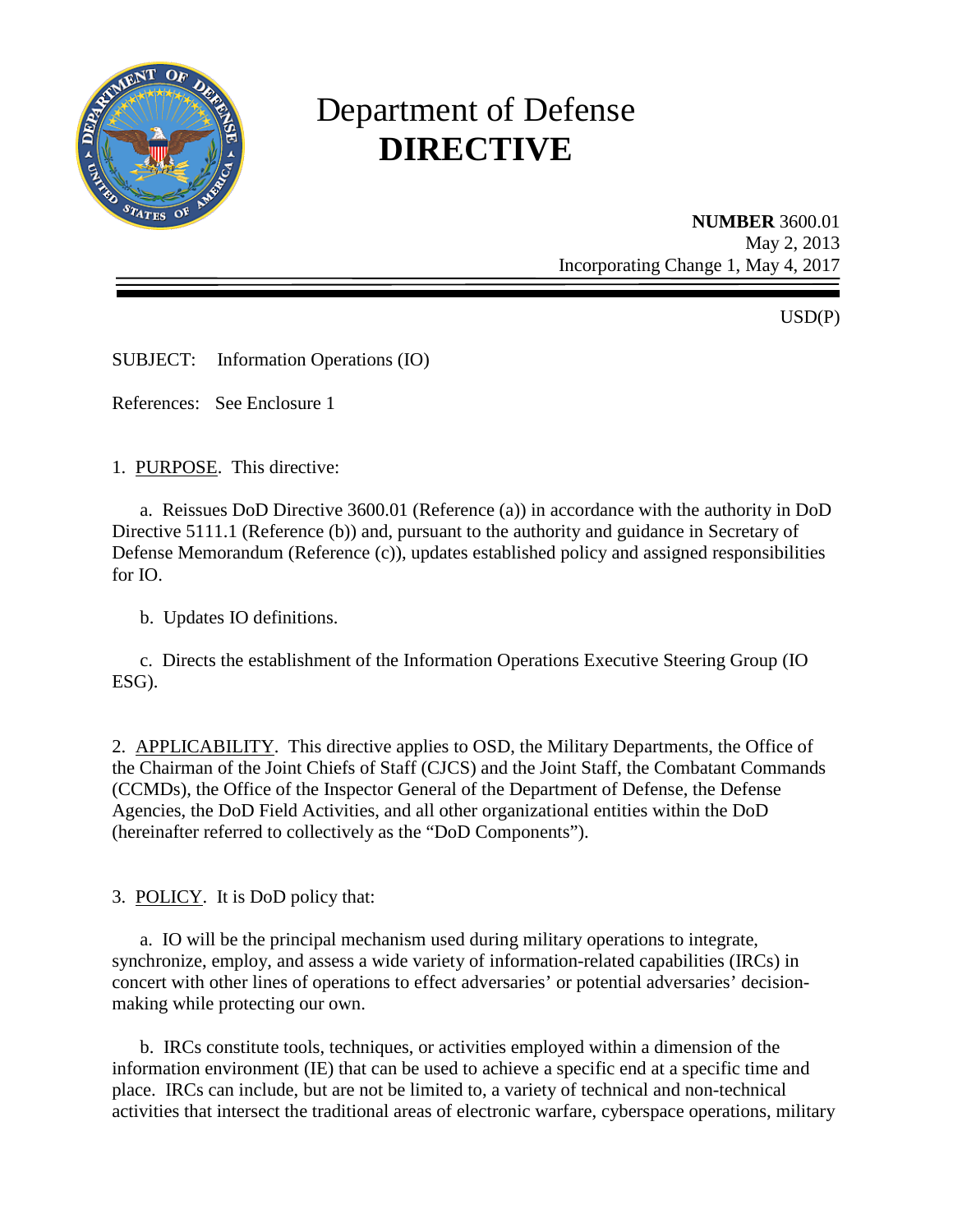information support operations (MISO), military deception (MILDEC), influence activities, operations security (OPSEC), and intelligence.

c. The development and management of individual IRCs will be the responsibility of various DoD Components and will be brought together at a specific time and in a coherent and integrated fashion for use against adversaries and potential adversaries in support of military operations.

d. DoD IO will be synchronized with information and influence activities of other U.S. Government (USG) organizations to ensure consistency across USG activities in the IE.

e. DoD IO will be coordinated and, as practicable, integrated with related activities conducted by allied nations and coalition partners.

f. Consistent with existing statutory requirements and manpower polices, Service and joint IO forces must be an appropriate and cost effective total force mix of active and reserve military personnel, government civilian personnel, and contracted support.

g. IO will be included across Active and Reserve Components, and government civilian professional education curriculums to foster an understanding of IO and IRCs across all ranks and positions within DoD.

h. IO tactics, techniques, and procedures (TTPs); technologies; and lessons learned will be shared among DoD Components and, as practicable, with allied nations and coalition partners to fully facilitate the synchronization, integration, and effectiveness of IO while reducing redundancies in capabilities across the DoD.

i. IO will be integrated into joint exercises and joint training, security cooperation guidance for theater planning, communication strategy, and deliberate and contingency planning.

j. DoD IO programs and activities will incorporate an explicit means of assessing the results of operations in relation to expectations.

k. DoD IO activities will not be directed at or intended to manipulate audiences, public actions, or opinions in the United States and will be conducted in accordance with all applicable U.S. statutes, codes, and laws.

l. DoD IO information gathering programs and activities will be coordinated and deconflicted with DoD intelligence activities as set forth in DoD Directive S-5200.37 (Reference (d)) and DoD 5240.1-R (Reference (e)). Human-derived information gathering activities in support of IO will remain separate from authorized HUMINT and related intelligence activities.

 m. All DoD IO activities will be conducted in accordance with CJCS Instruction 3121.01B (Reference (f)).

 n. The IO ESG will serve as the primary coordination forum within DoD to inform, coordinate, and resolve IO issues among the DoD Components and, as appropriate, deconflict IO issues as they are represented in established DoD policy and programmatic decision forums. The IO ESG's organization, membership, policies, and procedures will be established in a separate DoD Instruction.

Change 1, 05/04/2017 2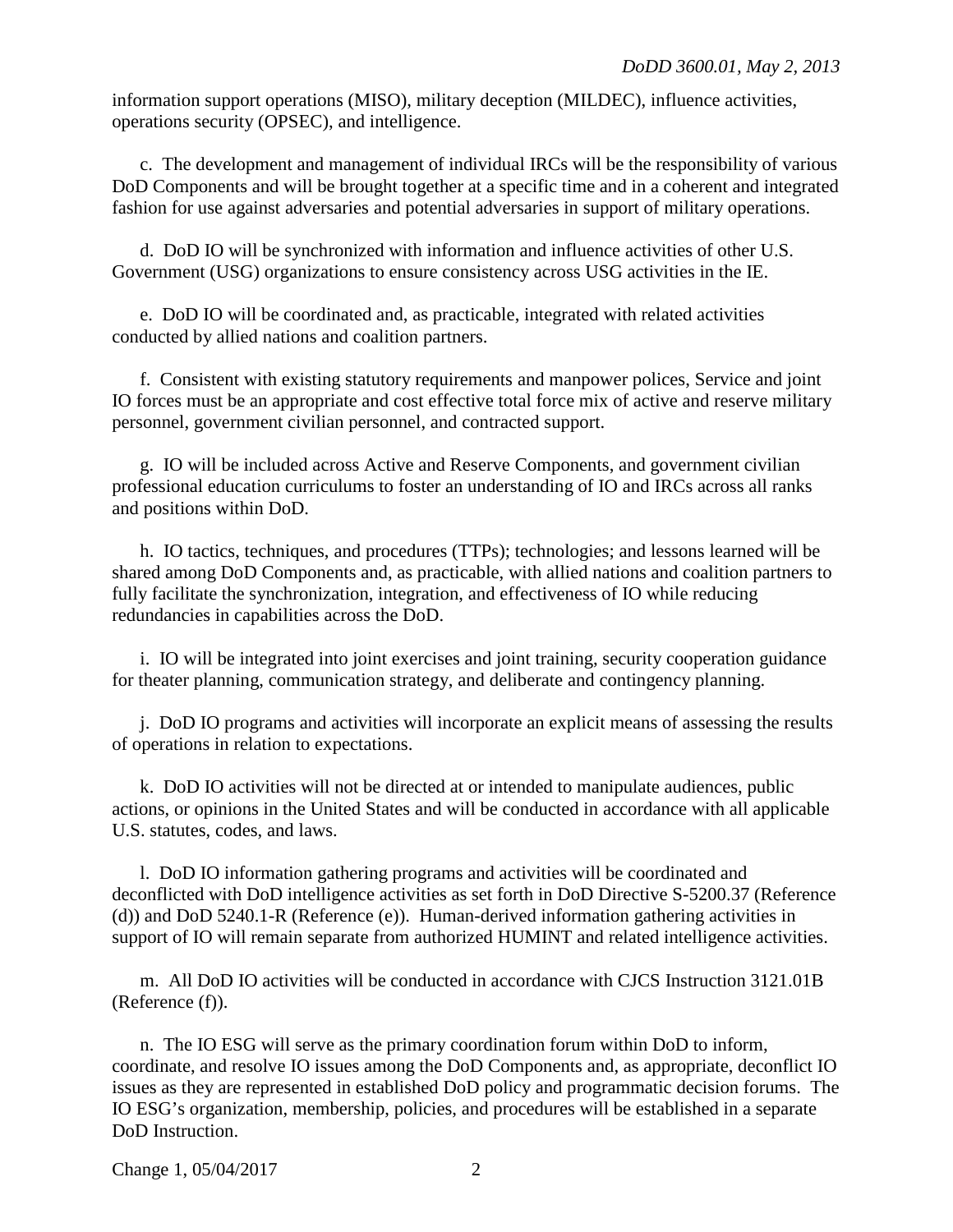4. RESPONSIBILITIES. See Enclosure 2.

5. RELEASABILITY. **Cleared for public release**. This directive is available on the DoD Issuances Website at [https://www.esd.whs.mil/DD/](http://www.esd.whs.mil/DD/).

6. SUMMARY OF CHANGE 1. The changes to this issuance are administrative and update organizational titles and references for accuracy.

7. EFFECTIVE DATE. This directive is effective May 2, 2013.

Ashton B. Carter Deputy Secretary of Defense

Enclosures

1. References 2. Responsibilities

Glossary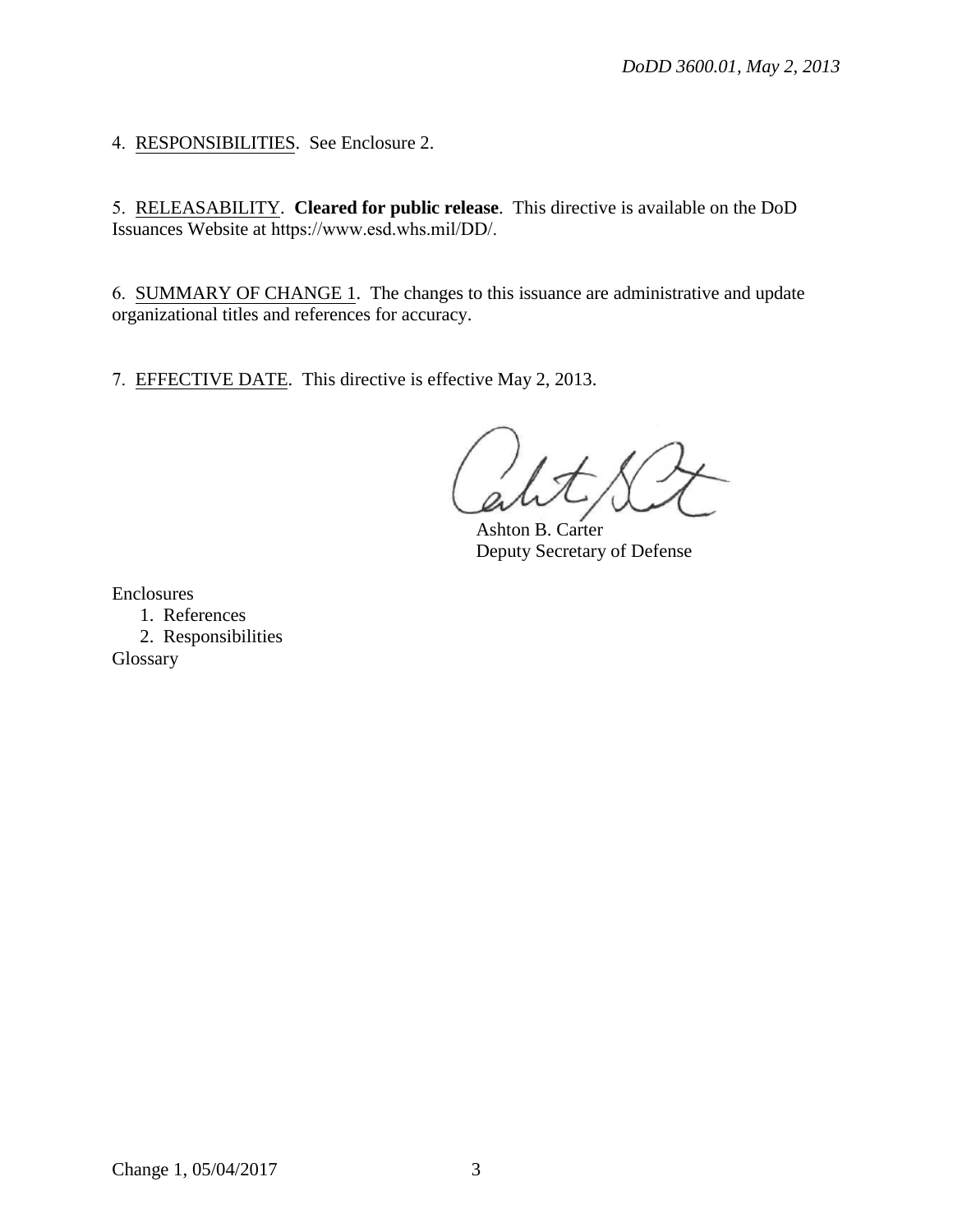#### ENCLOSURE 1

#### REFERENCES

- (a) DoD Directive 3600.01, "Information Operations (IO)," August 14, 2006, as amended (hereby cancelled)
- (b) DoD Directive 5111.1, "Under Secretary of Defense for Policy (USD(P))," December 8, 1999
- (c) Secretary of Defense Memorandum, "Strategic Communication and Information Operations in the DoD (U)," January 25, 2011
- (d) DoD Directive S-5200.37, "Management and Execution of Defense Human Intelligence (HUMINT) (U)," February 9, 2009, as amended
- (e) DoD 5240.1-R, "Procedures Governing the Activities of DoD Intelligence Components That Affect United States Persons," December 7, 1982, as amended
- (f) Chairman of the Joint Chiefs of Staff Instruction 3121.01B, "Standing Rules of Engagement /Standing Rules for the Use of Force for US Forces, and the Law of Armed Conflict (LOAC)," June 13, 2005
- (g) Secretary of Defense Memorandum, "Changing the Term Psychological Operations (PSYOP) to Military Support information Operations (MISO) (U)," December 3, 2010
- (h) "Trilateral Memorandum of Agreement signed by the Department of Defense, the Department of Justice and the Intelligence Community Regarding Computer Network Attack and Exploitation Activities," May 9, 2007
- (i) Office of the Chairman of the Joint Chiefs of Staff, "DoD Dictionary of Military and Associated Terms," current edition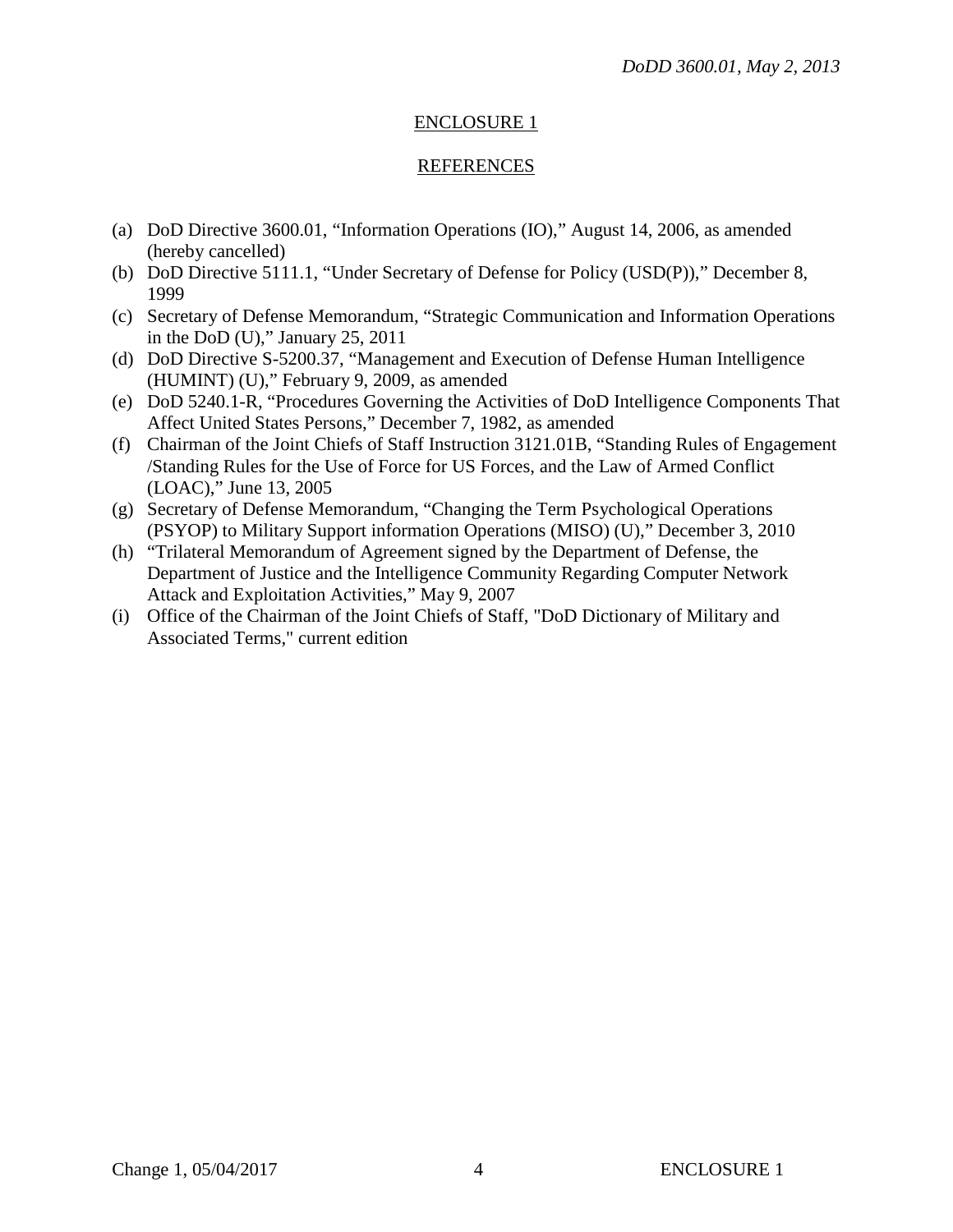#### ENCLOSURE 2

#### RESPONSIBILITIES

#### 1. UNDER SECRETARY OF DEFENSE FOR POLICY (USD(P)). The USD(P):

a. Serves as the Principal Staff Advisor (PSA) to the Secretary of Defense for oversight of IO in the DoD. In this capacity, the USD(P):

(1) Is the primary coordination point of contact for DoD Components and other USG organizations for issues related to IO.

(2) Is the single point of fiscal and program accountability for IO.

(3) Links OSD, Joint, and Service IO policies, capabilities, and programs.

(4) Fully integrates IO with national and DoD strategy and planning functions.

b. Provides policy oversight, guidance, and advice for DoD IO to include providing policy guidance on IO force development and employment.

c. Coordinates within OSD, the Joint Staff, and the Military Services to address the Combatant Commanders' IO requirements, which includes the development of IRCs, ensuring adequate test and evaluation resources, and ensuring IRC integration across the CCMDs.

d. In coordination with the DoD Components responsible for the individual IRCs:

 (1) Oversees, coordinates, and assesses the efforts of DoD Components to plan, program, and develop IRCs for use in the IE.

(2) Assesses the effectiveness of the IRCs as part of IO in operational applications.

e. Provides IO policy guidance for all phases of operations planning, including security cooperation.

f. Establishes DoD policy on MISO matters in accordance with Secretary of Defense Memorandum (Reference (g)), and reviews and approves all CCMD MISO programs to be conducted during peacetime or in contingencies short of declared war.

g. Establishes and oversees DoD policy regarding the coordination of IO conducted by DoD Components with other USG organizations in support of U.S. national security strategy and policy in accordance with Reference (g), so specific information objectives, target audiences, themes, and actions are synchronized. This specifically includes coordinating MISO policy, plans, and programs with other USG departments, agencies, and activities.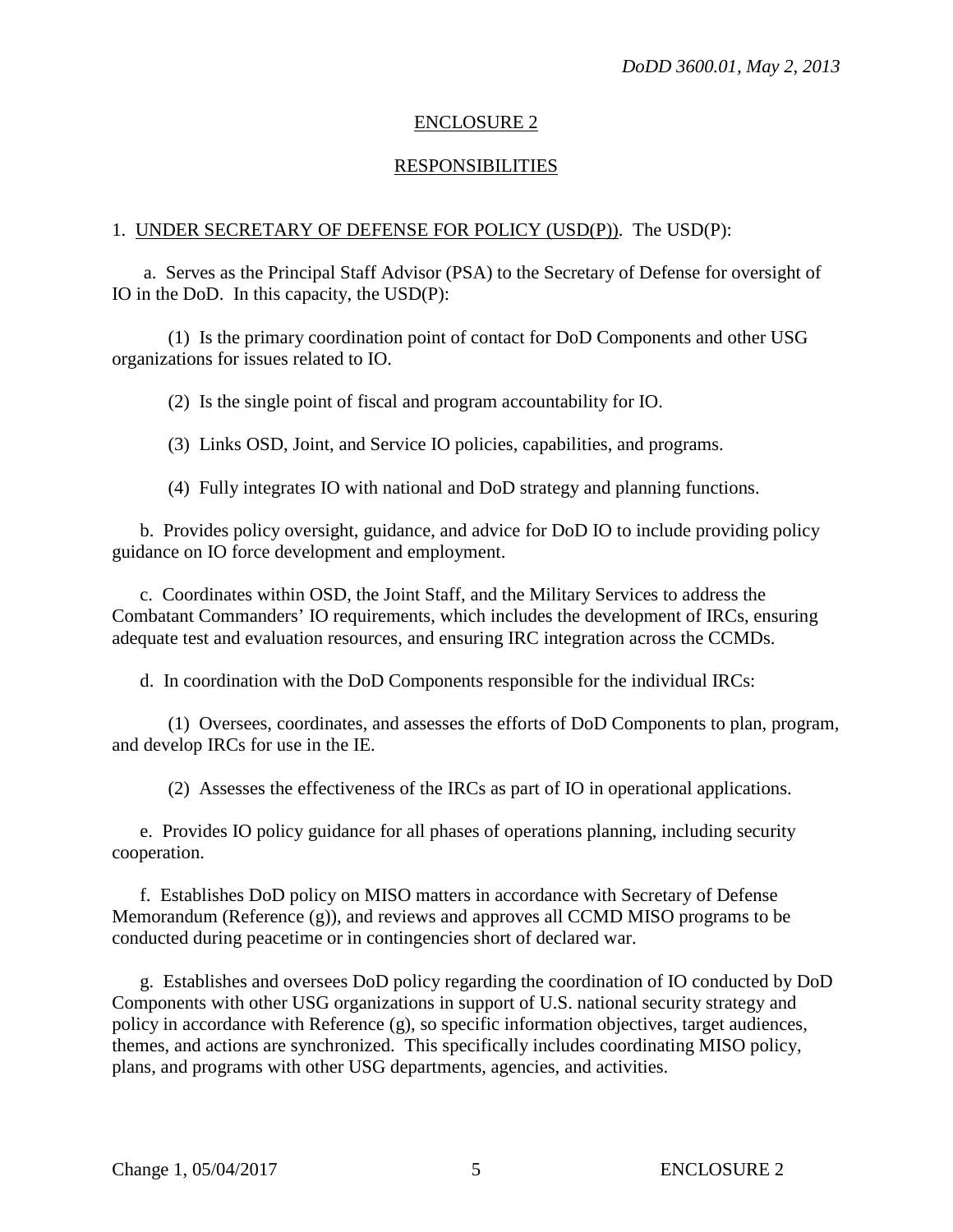h. Establishes and oversees DoD policy regarding the coordination and, where practicable, the integration of IO efforts with allied and coalition partners.

i. Coordinates with the Under Secretary of Defense for Personnel and Readiness (USD(P&R)) on policies for the establishment and maintenance of professionally trained and educated Service and joint IO forces. These forces will consist of a total force mix as described in paragraph 3f above the signature of this directive.

j. Develops standardized fiscal methodologies for IRCs in accordance with Reference (c) and in coordination with the Under Secretary of Defense for Intelligence (USD(I)), the Under Secretary of Defense (Comptroller)/Chief Financial Officer, Department of Defense (USD(C)/CFO), and the Director, Cost Assessment and Program Evaluation (DCAPE). As part of this responsibility, the USD(P) will maintain procedures to ensure fiscal accountability for IO as well as the individual IRCs.

k. Conducts programmatic assessments of DoD IO in coordination with DCAPE.

l. As one of the co-chairs of the IO ESG, establishes and maintains the IO ESG.

m. Assists in the development of Joint Electromagnetic Spectrum Operations (JEMSO) policy and coordinates with the Under Secretary of Defense for Acquisition, Technology, and Logistics (USD(AT&L)) and Commander, United States Strategic Command (USSTRATCOM) regarding the development, acquisition, and employment of JEMSO capabilities used to support IO.

n. Coordinates with the Assistant to the Secretary of Defense for Public Affairs to ensure that DoD IO is consistent with the policy established in this directive and that DoD IO is not directed at or intended to manipulate U.S. audiences, public actions, or opinions and is conducted in accordance with all applicable U.S. statutes, codes, and laws.

o. In coordination with the USD(I):

(1) Provides policy oversight for OPSEC; MILDEC; deconfliction of DoD IO and intelligence activities; and the development, acquisition, and integration of MILDEC capabilities used to support IO.

(2) Provides input to the DoD OPSEC program as required.

(3) Coordinates on intelligence related matters that support the integration of IRCs used during military operations.

 (4) Assists in the development and maintenance of a DoD instruction on policy for intelligence support to IO, information gathering activities, and IE characterization.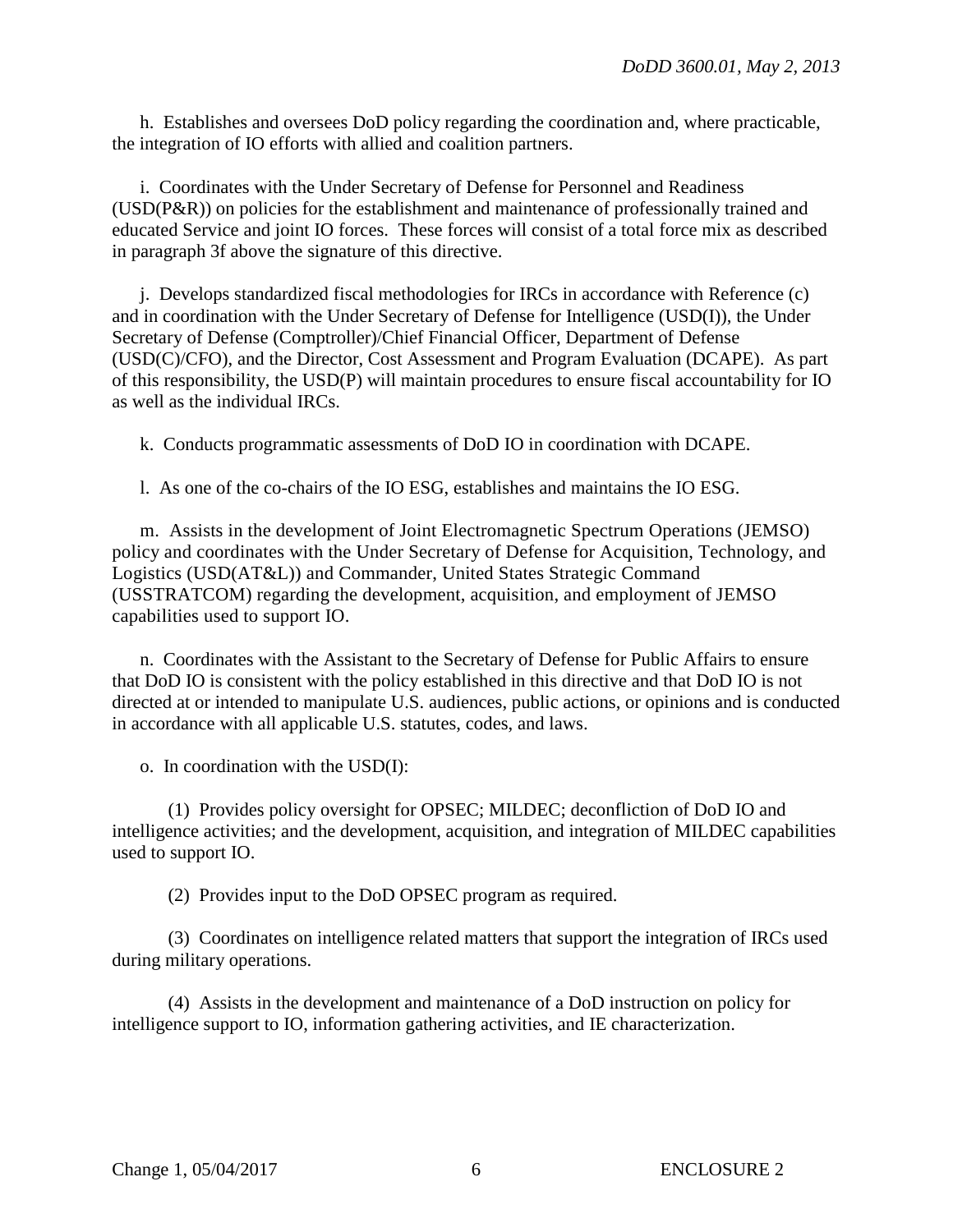#### 2. USD(I). The USD(I):

a. Facilitates coordination of IO activities within the Intelligence Community consistent with Memorandum of Agreement (Reference (h)).

b. Serves as the OSD program management lead for the DoD OPSEC and MILDEC programs.

c. In coordination with the USD(P):

(1) Develops and oversees the implementation of policy for intelligence support to IO, information gathering activities, and IE characterization.

(2) Establishes and oversees the implementation of policies and procedures for the conduct of DoD OPSEC and MILDEC as warfighting enablers and military competencies, and the coordination and deconfliction of DoD IO and intelligence activities.

(3) Coordinates on intelligence related matters that support the integration of IRCs used during military operations.

(4) Develops, approves, and maintains DoD instruction on policy for intelligence support to IO, information gathering activities, and IE characterization.

3. USD(AT&L). In partnership with the Secretaries of the Military Departments, the USD(AT&L) researches IRCs affecting IO and coordinates these activities with the USD(P).

4. USD(P&R). The USD(P&R):

a. Develops policies for the establishment and maintenance of professionally trained and educated Military Service and joint IO forces in coordination with the USD(P) and the Secretaries of the Military Departments. These forces will consist of a total force mix.

b. Develops and distributes polices for the establishment and maintenance of professionally trained and educated Military Service and joint IO forces in collaboration with USD(P).

#### 5. USD(C)/CFO. The USD(C)/CFO:

a. In coordination with the USD(P) and DCAPE, develops standardized fiscal methodologies for IRCs when applied to support IO. Included in this activity is the maintenance of procedures to ensure fiscal accountability for IO as well as the individual IRCs when they are employed in support of IO.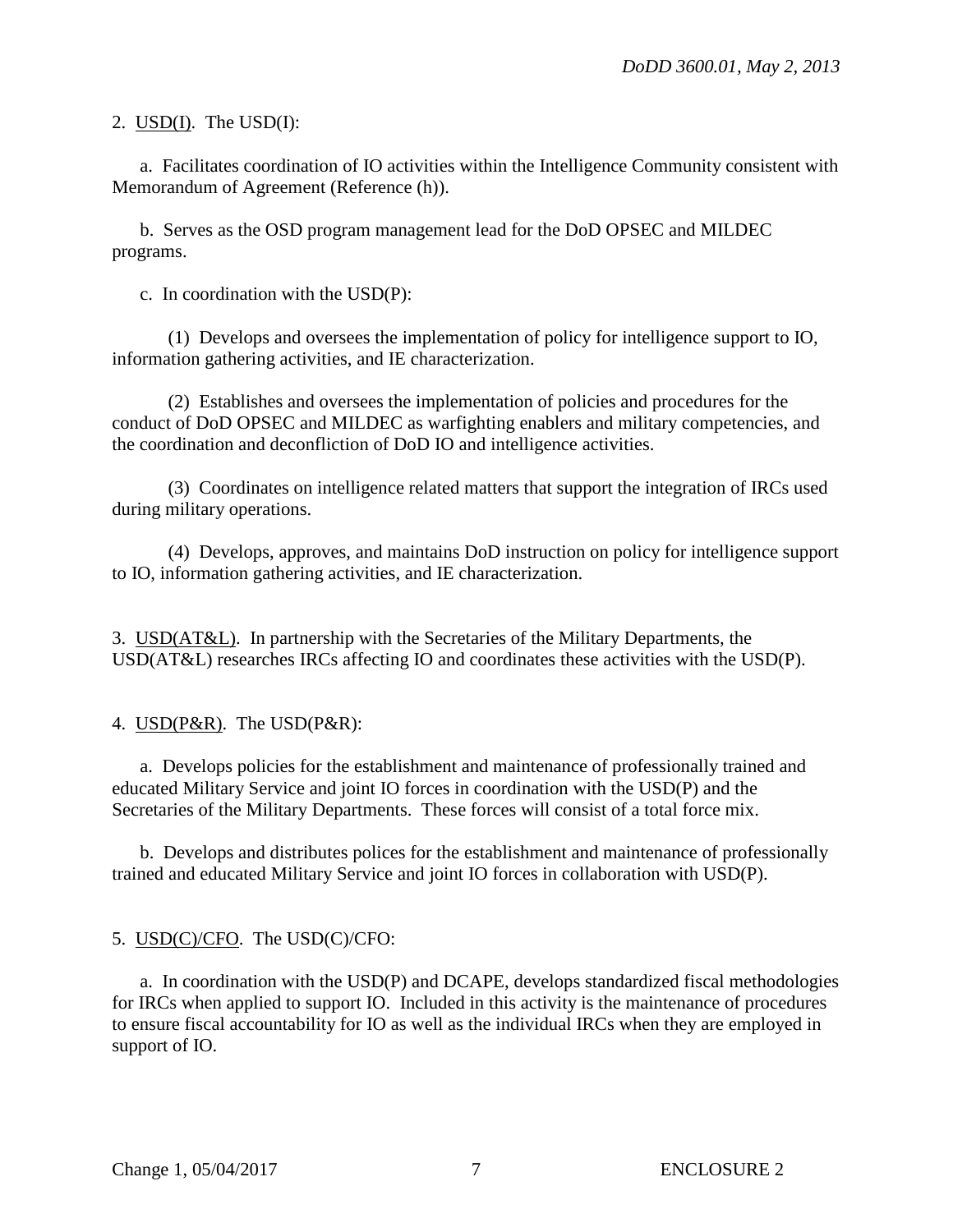b. Requires all organizations conducting MISO to capture costs for MISO as a separate and distinct entity from other IO-related costs.

#### 6. DCAPE. The DCAPE:

a. As appropriate, reviews IO programs, costs, and effectiveness.

 b. In coordination with the USD(P) and USD(C)/CFO, develops standardized fiscal methodologies for IRCs and IO activities.

#### 7. DOD COMPONENT HEADS. The DoD Component heads:

a. Assign responsibilities and establish procedures within their respective DoD Components to implement this directive.

b. Support IO planning, coordination, operations, and deconfliction within DoD Components and other USG organizations.

#### 8. SECRETARIES OF THE MILITARY DEPARTMENTS. The Secretaries of the Military Departments:

a. In coordination with the USD(P) and CJCS, implement joint IO policy and doctrine and develop, plan, and program IO into the full spectrum of military operations.

b. Develop and implement Service component IO policy, doctrine, and TTPs that are compatible with DoD and joint IO policy and doctrine.

c. Provide education and training to meet IO military and civilian force development goals to meet joint IO requirements.

d. Provide intelligence oversight training to IO staffs and units in accordance with Reference (e).

e. Share IO TTPs and technologies with DoD Components and, when release of such information and technologies is permitted, allied and coalition partners.

f. Establish and oversee policies that provide for IO reporting and assessment as well as the integration of individual IRCs to meet Combatant Commanders' needs and objectives.

g. In accordance with Reference (c) and in coordination with the USD(P), USD(C)/CFO, and DCAPE, annually provide comprehensive Service inputs required to ensure fiscal accountability for IO as well as individual IRCs.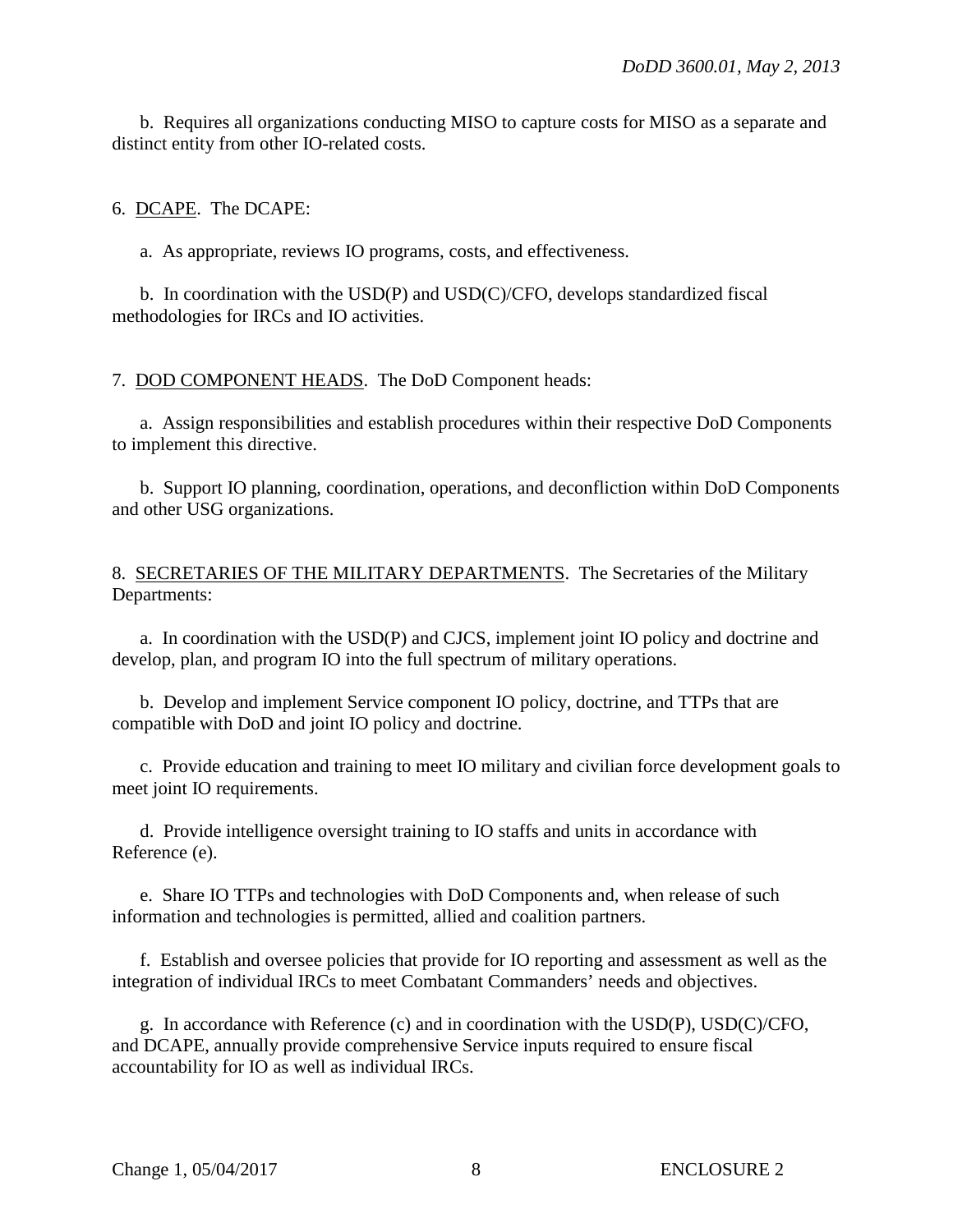9. CJCS. The CJCS:

a. Serves as the joint IO proponent. Functions as the oversight authority for IO policy execution within the CCMDs and joint task forces.

b. Develops procedures for a professionally trained and educated joint IO force in coordination with the USD(P&R) and USD(P).

c. Emphasizes the importance of including IO as an instrumental part of military operations through the development and validation of joint IO doctrine.

d. Validates IO needs through the Joint Capabilities Integration and Development System.

e. Incorporates IO into all military planning efforts, including joint exercises and training.

f. Serves as the joint proponent for MILDEC and OPSEC.

g. Ensures all joint education, training, plans, and operations are consistent with joint IO policy, strategy, and doctrine.

h. Evaluates the joint IO education and training system and conducts assessments of IO to ensure the requirements of the Combatant Commanders are met.

i. Consistent with Reference (c), oversees the Joint IO Warfare Center as a Chairman's Controlled Activity.

j. As one of the co-chairs of the IO ESG, establishes and maintains Joint Staff participation in the IO ESG.

k. Ensures coordination and deconfliction of joint IO and intelligence activities in all operational planning and execution.

l. Establishes a framework for sharing TTPs as well as lessons learned among DoD Components and allied and coalition partners.

#### 10. COMBATANT COMMANDERS. The Combatant Commanders:

a. Utilize IO as the principal mechanism to integrate, synchronize, employ, and adapt all IRCs in the IE to accomplish operational objectives against adversaries and potential adversaries.

b. Develop, plan, program and assess IO as well as IRC execution in support of IO during all phases of military engagement and at all levels of war.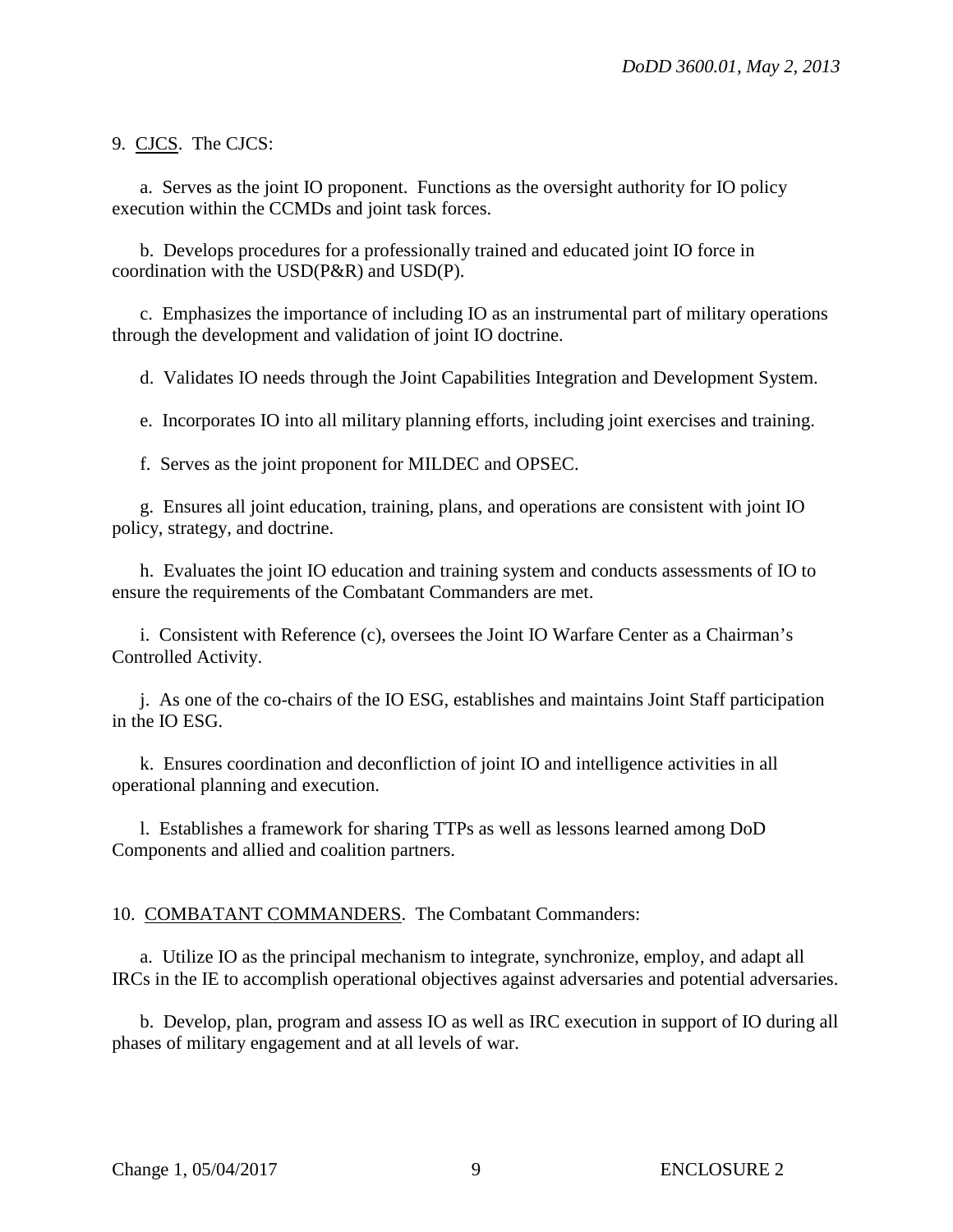c. In coordination with the USD(P) and CJCS, identify in advance and seek, as appropriate, the delegated authorities required for employing IRCs in support of IO across the full range of military operations.

d. Identify and prioritize IO needs on their respective integrated priority lists.

e. Integrate IO into joint exercises and training, security cooperation guidance for theater planning, and deliberate and contingency planning.

f. Develop and share IO lessons learned through written and oral assessments communicated to other DoD Components and allied and coalition partners as appropriate.

g. Ensure that joint IO staffs and units under CCMD command and control have received intelligence oversight training in accordance with Reference (e).

h. Ensure coordination and deconfliction of CCMD IO and intelligence activities in all operational planning and execution.

11. COMMANDER, USSTRATCOM. The Commander, USSTRATCOM, is the joint proponent for JEMSO and computer network operations. In addition to the responsibilities outlined in section 10 of this enclosure and in coordination with the USD(P) and through the CJCS, the Commander, USSTRATCOM, coordinates JEMSO, space operations, and cyberspace operations in support of IO.

12. COMMANDER, U.S. SPECIAL OPERATIONS COMMAND (USSOCOM). The Commander, USSOCOM, is the joint proponent for MISO. In addition to the responsibilities outlined in sections 8 and 10 of this enclosure and in coordination with the USD(P) and through the CJCS, the Commander, USSOCOM, coordinates joint force MISO in support of IO.

13. DIRECTORS OF THE DEFENSE AGENCIES. The Directors of the Defense Agencies:

a. Integrate IO into joint exercises, training, and deliberate and contingency planning.

b. Develop and share IO lessons learned through written and oral assessments communicated to other DoD Components and, as applicable, allied and coalition partners.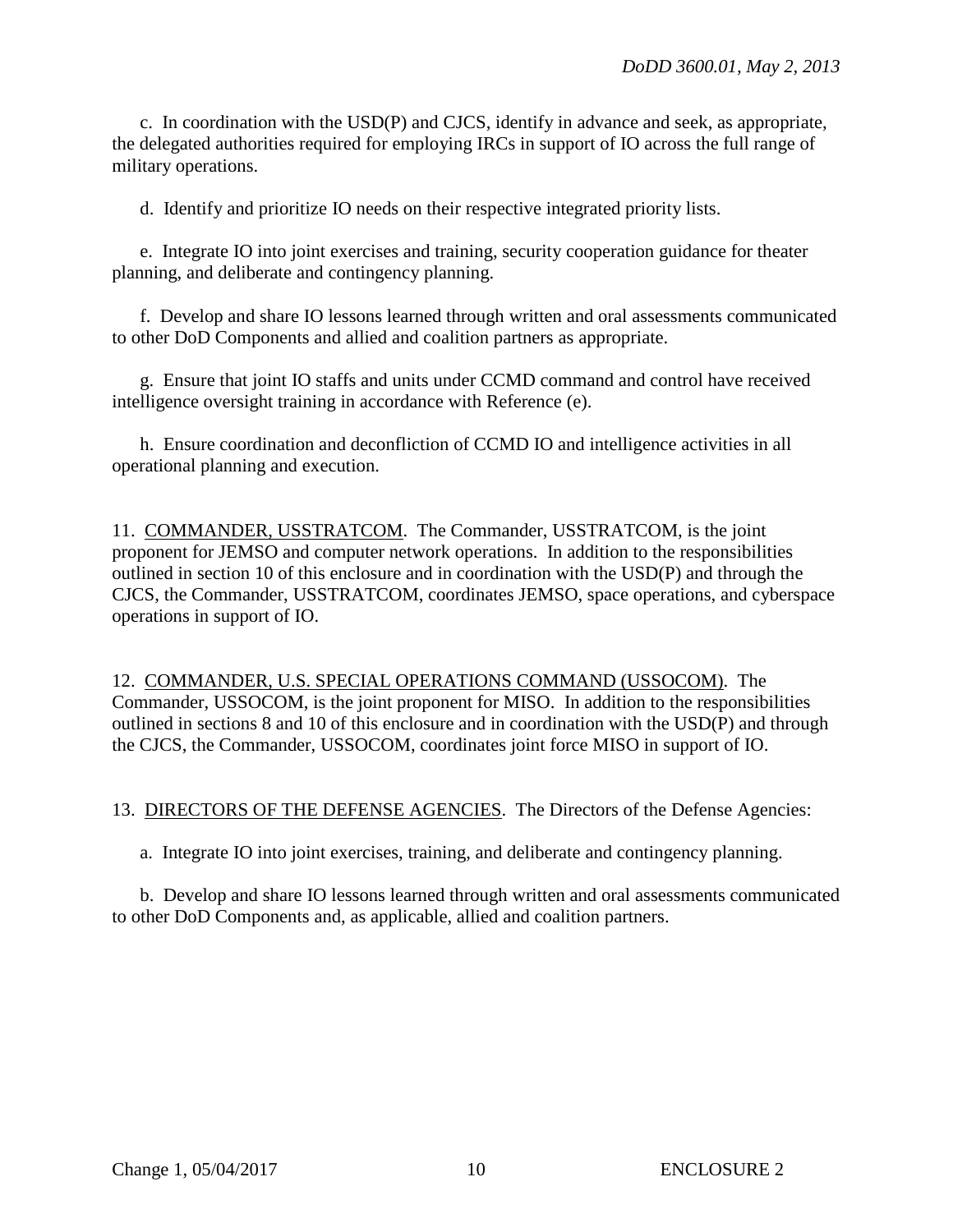## **GLOSSARY**

# PART I. ABBREVIATIONS AND ACRONYMS

| <b>CAPE</b>       | Cost Assessment and Program Evaluation                                |
|-------------------|-----------------------------------------------------------------------|
| <b>CCMD</b>       | <b>Combatant Command</b>                                              |
| <b>CJCS</b>       | Chairman of the Joint Chiefs of Staff                                 |
|                   |                                                                       |
| <b>DCAPE</b>      | Director, Cost Assessment and Program Evaluation                      |
| IE                | information environment                                               |
| IO                | information operations                                                |
| <b>IO ESG</b>     | <b>Information Operations Executive Steering Group</b>                |
| <b>IRC</b>        | information related capability                                        |
| <b>JEMSO</b>      | Joint Electromagnetic Spectrum Operations                             |
| <b>MILDEC</b>     | military deception                                                    |
| <b>MISO</b>       | military information support operations                               |
| <b>OPSEC</b>      | operations security                                                   |
| <b>PSA</b>        | Principal Staff Advisor                                               |
| <b>PSYOP</b>      | psychological operations                                              |
| <b>TTP</b>        | tactics, techniques, and procedures                                   |
| USD(AT&L)         | Under Secretary of Defense for Acquisition, Technology, and Logistics |
| USD(C)/CFO        | Under Secretary of Defense (Comptroller)/Chief Financial Officer,     |
|                   | Department of Defense                                                 |
| USD(I)            | Under Secretary of Defense for Intelligence                           |
| USD(P)            | Under Secretary of Defense for Policy                                 |
| $USD(P\&R)$       | Under Secretary of Defense for Personnel and Readiness                |
| <b>USG</b>        | <b>United States Government</b>                                       |
| <b>USSOCOM</b>    | <b>United States Special Operations Command</b>                       |
| <b>USSTRATCOM</b> | <b>United States Strategic Command</b>                                |